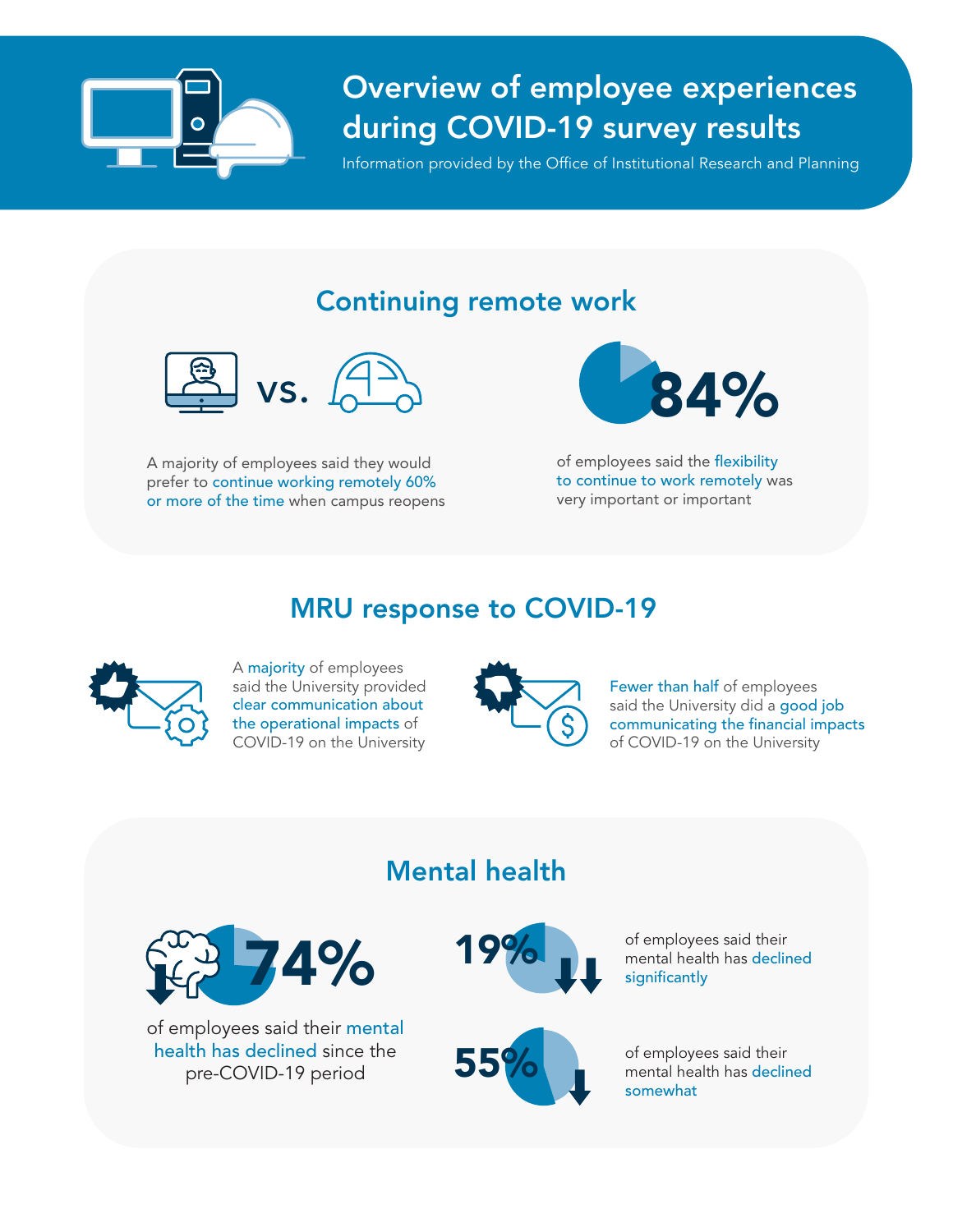## Causes of stress during the COVID-19 pandemic





of employees reported very high or high work-related stress

of employees reported experiencing work-related stress



of employees reported moderate work-related stress

The greatest causes of stress (to a very large or large extent) were:

feeling isolated from family and friends



caring for others in your home

Employee were least concerned about:



feeling pressure to come to campus

(39% of employees) (72% of employees were not worried) (31% of employees) (52% of employees



being restricted from working on campus

were not worried)

### By demographic, employees who were more likely than other employees to feel stress from:

#### Feeling isolated from family and friends

- LGBQ2s+ employees
- Female-identified employees

#### Caring for others outside their home

- Visible minorities
- Older employees

#### Caring for others in their home

■ Faculty

#### Feeling pressure to come to campus

- Visible minorities
- Individuals whose first language was not English

#### Being restricted from working on campus

■ Faculty, credit-free instructors and casual employees